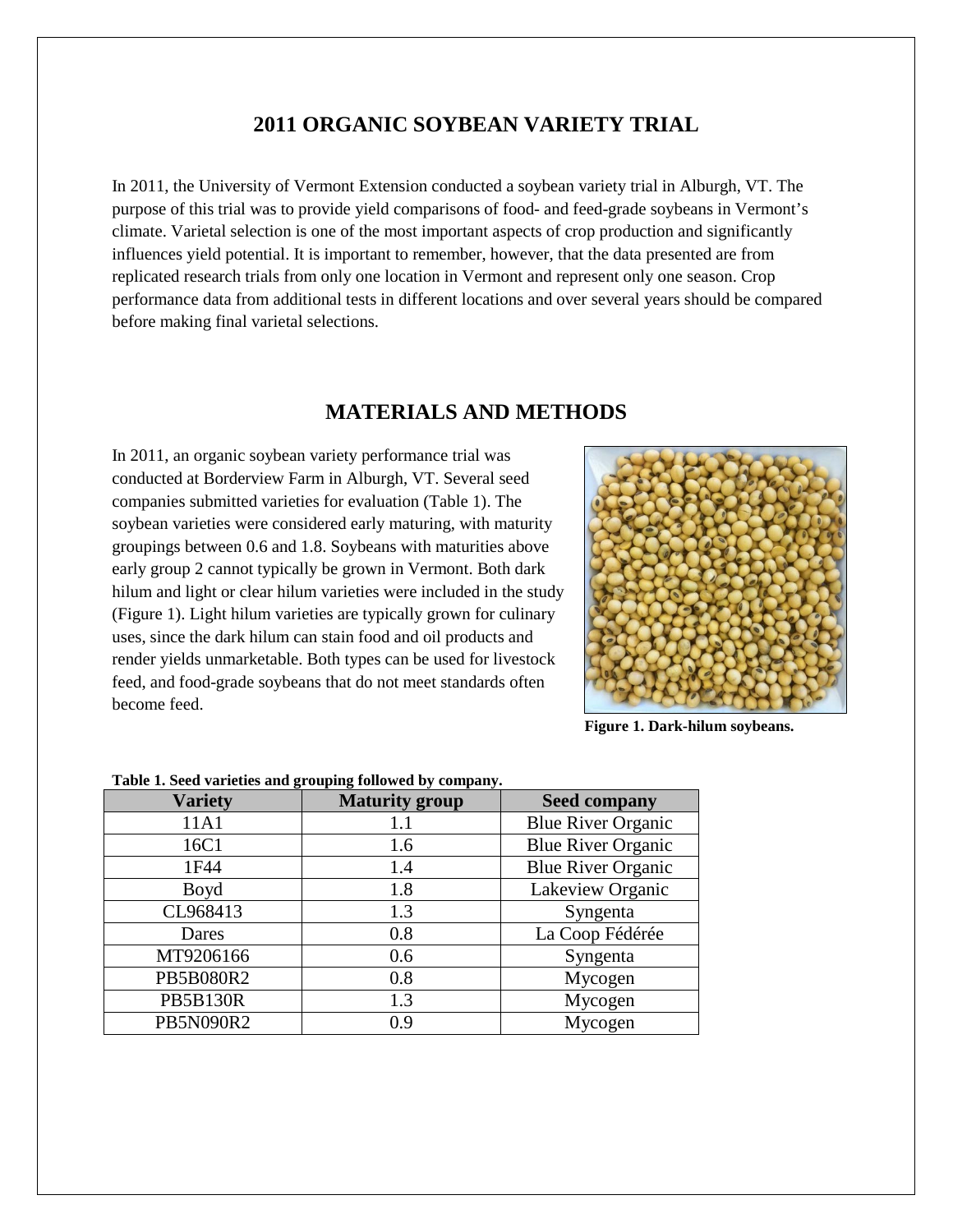The trial was planted at Borderview Farm in Alburgh, VT on a rocky silt loam (Table 2). Treatments were ten soybean varieties, including both conventional and organic varieties, which were grown organically and evaluated for yield and oil content. The experimental design was a randomized complete block with four replications. The research plots were 5' x 25'. The previous crop was rye followed by soybeans, and the seedbed was plowed and disked. The soybeans were planted in 30" rows on 1-June at a rate of 200,000 seeds per acre. Mechanical strategies were implemented to control weeds in the plots. Plots were harvested on 1-Nov with an Almaco SP50 plot combine. Moisture was measured with a Dickey-John M20P moisture meter; test weight was measured with Berckes test weight scale.

| <b>Location</b>           | Alburgh, VT                                |  |  |
|---------------------------|--------------------------------------------|--|--|
|                           | <b>Borderview Farm</b>                     |  |  |
| Soil type                 | Silt loam                                  |  |  |
| <b>Previous crop</b>      | Rye, soybeans                              |  |  |
| <b>Tillage operations</b> | Spring plow and disk                       |  |  |
| <b>Plot size (ft)</b>     | 5 x 25                                     |  |  |
| <b>Seeding rate</b>       | $200,000$ seeds acre <sup>-1</sup>         |  |  |
| <b>Replicates</b>         |                                            |  |  |
| <b>Planting date</b>      | 1-June 2011                                |  |  |
| <b>Weed control</b>       | 3-June, tineweed; 27-June, row cultivation |  |  |
| <b>Harvest date</b>       | 1-Nov 2011                                 |  |  |
| <b>Pressing date</b>      | 8-Feb 2012                                 |  |  |

**Table 2. Agronomic & trial information for the 2011 soybean variety trial.**



**Figure 2. Kern Kraft KK40 press used for soybeans.**

On 8-Feb 2012, subsamples from each plot were pressed with a Kern Kraft KK40 oil press (Figure 2). The press was fitted with "hard seed screws" and operated at a constant high temperature (175° F) and approximately 45 RPM. Oil content was calculated based on seed sample weight and final oil weight.

Variations in yield and quality can occur because of variations in genetics, soil, weather, and other growing conditions. Statistical analysis makes it possible to determine whether a difference among treatments is real or whether it might have occurred due to other variations in the field. All data was analyzed using a mixed model analysis where replicates were considered random effects. The LSD procedure was used to separate treatment means when the F-test was significant. At the bottom of each table a LSD value is presented for each variable (e.g. yield). Least Significant Differences (LSD's) at the 10% level (0.10) of probability are shown. Where the difference between two treatments within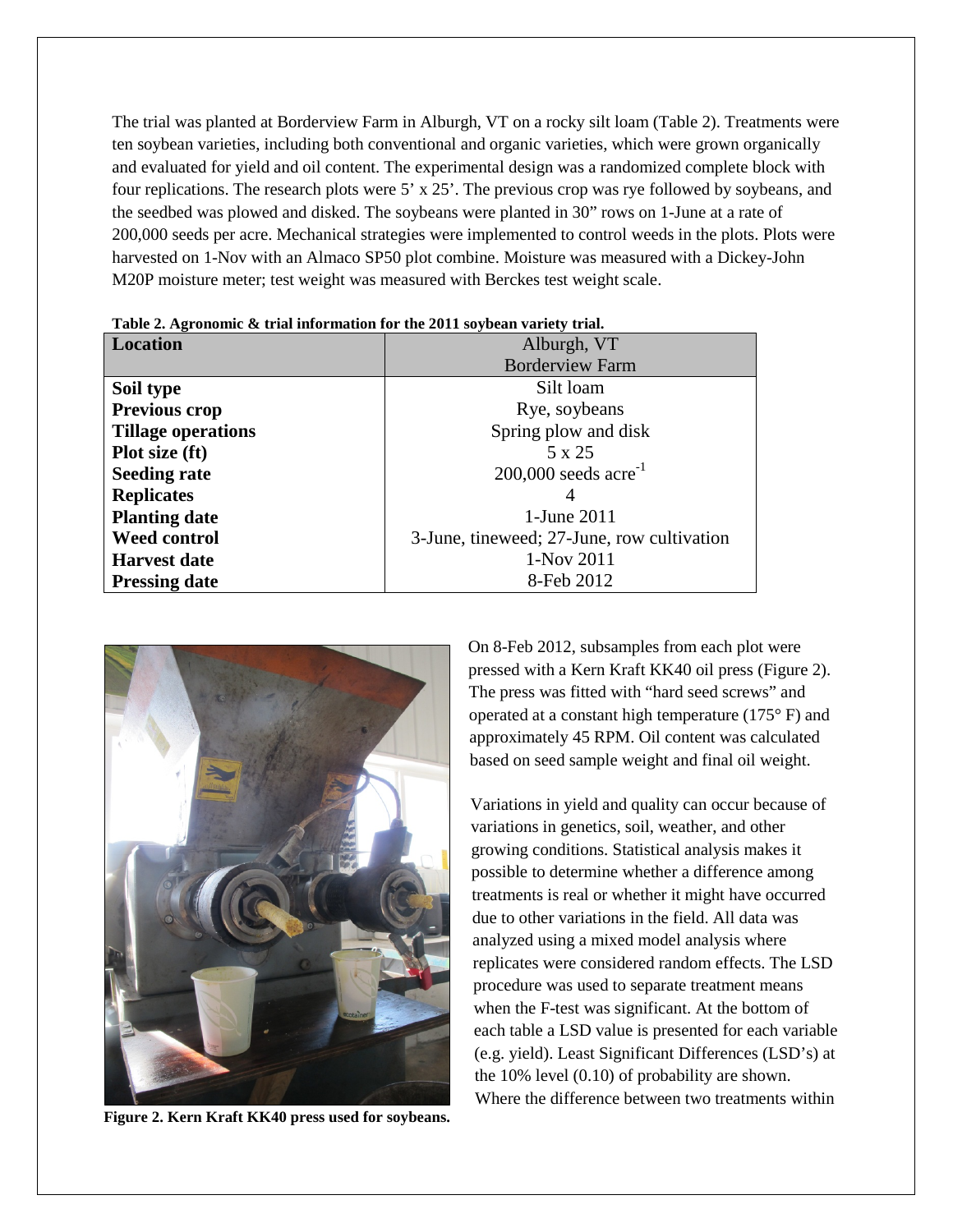a column is equal to or greater than the LSD value at the bottom of the column, you can be sure in 9 out of 10 chances that there is a real difference between the two values. Treatments that were not significantly lower in performance than the highest value in a particular column are indicated with an asterisk. In the

example at right, treatment A is significantly different from treatment C but not from treatment B. The difference between A and B is equal to 400, which is less than the LSD value of 500. This means that these treatments did not differ in yield. The difference between A and C is equal to 650, which is greater than the LSD value of 500. This means that the yields of these treatments were significantly different from one another.

| Variety   | Yield   |
|-----------|---------|
| A         | 1600*   |
| B         | $1200*$ |
|           | 950     |
| LSD(0.10) | 500     |

#### **RESULTS**

Weather data was summarized using data from a nearby weather station in South Hero, VT (Table 3). The 2011 growing season was wetter than normal, with above-average precipitation in the early spring and late summer, and several severe storms during the growing season. Overall, the season accumulated 2,530 GDDs at a base temperature of 50°F. There were 399 more GDDs than the 30-year average (Table 3).

| South Hero, VT (Alburgh)                    | June | July       | August | September | October |
|---------------------------------------------|------|------------|--------|-----------|---------|
| Average temperature ( ${}^{\circ}$ F) $\pm$ | 67.1 | 74.4       | 70.4   | 63.8      | 51.5    |
| Departure from normal                       | 1.3  | 3.3<br>1.6 |        | 5.8       | 4.5     |
|                                             |      |            |        |           |         |
| Precipitation (inches)*                     | 3.52 | 3.68       | 10.23  | 5.56      | 2.68    |
| Departure from normal                       | 0.09 | $-0.29$    | 6.38   | 2.1       | 0.1     |
|                                             |      |            |        |           |         |
| Growing Degree Days (base 50°F)             | 513  | 732        | 563    | 392       | 330     |
| Departure from normal                       | 39   | 79.5       | $-27$  | 79.5      | 227.7   |

**Table 3. Temperature, precipitation, and Growing Degree Days (GDD) data by month for Alburgh, VT.**

 $±$  Average temperatures for August – October are taken from Burlington, VT.

\* Average precipitation levels for June and July are taken from Burlington, VT.

Based on National Weather Service data from observation stations in South Hero, VT. Historical averages are for 30 years of data (1971-2000).

Average harvest moisture was 12.5%, with the highest moisture (13.1%) in '1F44 (Blue River Organic) and the lowest moisture (12.0%) in 'Boyd' (Lakeview Organic). The variety '16C1' (Blue River) had the highest yield at 2700 lbs or 45.0 bushels per acre. Interestingly, 16C1 yielded statistically the same as '11A1' (Blue River), 1F44, Boyd, 'Dares' (La Coop Fédérée), 'MT9260166' (Syngenta), and 'PB5N090R2' (Mycogen). The variety 'PB5B080R2'(Mycogen) had the lowest yield at 1452 lbs or 24.2 bushels per acre (Table 4; Figure 3).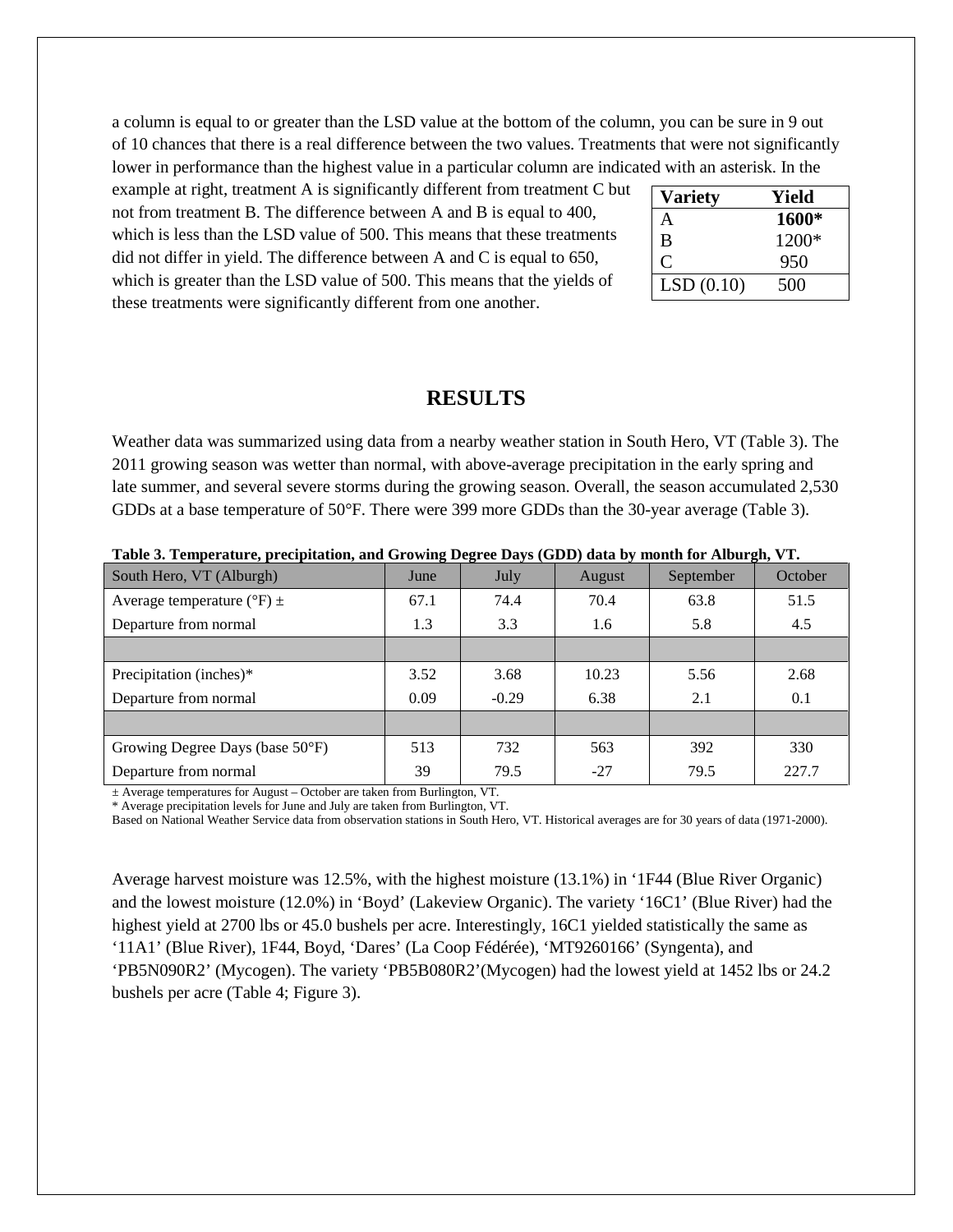| Variety          | Harvest<br>moisture | Yield @ 13% moisture          |              |                | Test<br>weight                 | Pressing<br>moisture | Oil<br>content |                         | Oil yield        |
|------------------|---------------------|-------------------------------|--------------|----------------|--------------------------------|----------------------|----------------|-------------------------|------------------|
|                  | $\%$                | $\text{ lbs } \text{ac}^{-1}$ | bu $ac^{-1}$ | tons $ac^{-1}$ | $\frac{1}{5}$ bu <sup>-1</sup> | $\%$                 | $\%$           | <b>lbs</b><br>$ac^{-1}$ | gal<br>$ac^{-1}$ |
| 11A1             | 12.5                | 2238*                         | $37.3*$      | $1.1*$         | 55.5                           | 12.3                 | 9.8            | 444*                    | 58.1*            |
|                  |                     |                               |              |                |                                |                      |                |                         |                  |
| 16C1             | 12.8*               | 2700*                         | 45.0*        | $1.4*$         | 58.3                           | 12.3                 | 7.9            | 429*                    | 56.2*            |
| 1F44             | $13.1*$             | 2190*                         | $36.5*$      | $1.1*$         | 58.0                           | 11.9                 | 9.4            | 419*                    | 54.9*            |
| <b>Boyd</b>      | 12.0                | 2550*                         | $42.5*$      | $1.3*$         | 57.5                           | 12.0                 | 8.9            | $461*$                  | $60.4*$          |
| CL968413         | 12.8*               | 1530                          | 25.5         | 0.8            | 58.0                           | 12.0                 | 8.3            | 261                     | 34.2             |
| Dares            | 12.4                | 2658*                         | 44.3*        | $1.3*$         | 56.3                           | 12.6                 | 10.1           | 530*                    | $69.4*$          |
| MT9206166        | 12.2                | 2382*                         | $39.7*$      | $1.2*$         | 57.3                           | 12.4                 | 7.6            | 362                     | 47.4             |
| <b>PB5B080R2</b> | 12.4                | 1452                          | 24.2         | 0.7            | 58.0                           | 12.0                 | 8.4            | 244                     | 31.9             |
| <b>PB5B130R</b>  | 12.2                | 2544*                         | $42.4*$      | $1.3*$         | 58.0                           | 12.2                 | 10.0           | 518*                    | $67.8*$          |
| PB5N090R2        | $13.0*$             | 1902                          | 31.7         | 1.0            | 57.5                           | 12.4                 | 9.5            | 368                     | 48.2             |
| LSD(0.10)        | 0.4                 | 522                           | 8.7          | 0.3            | <b>NS</b>                      | <b>NS</b>            | <b>NS</b>      | 120                     | 15.7             |
| Trial mean       | 12.5                | 2214                          | 36.9         | 1.1            | 57.4                           | 12.2                 | 9.0            | 403                     | 52.8             |

**Table 4. Soybean harvest and oil content data by variety.**

\*Treatments that did not perform significantly lower than the top-performing treatment in a particular column are indicated with an asterisk. NS- Treatments were not significantly different from one another. Treatments shown in **bold** are top-performing.



**Figure 3. Yields for ten soybean varieties trialed in Alburgh, VT. Varieties with the same letter did not differ statistically in yield (p=0.10).**

There was no significant difference among varieties for test weight, which is a measure of the amount of debris and plant material in the harvest, as well as an indicator of quality. The average test weight for the trial was 57.4 lbs per bushel. The variety 16C1 had the highest test weight, though no statistically significant.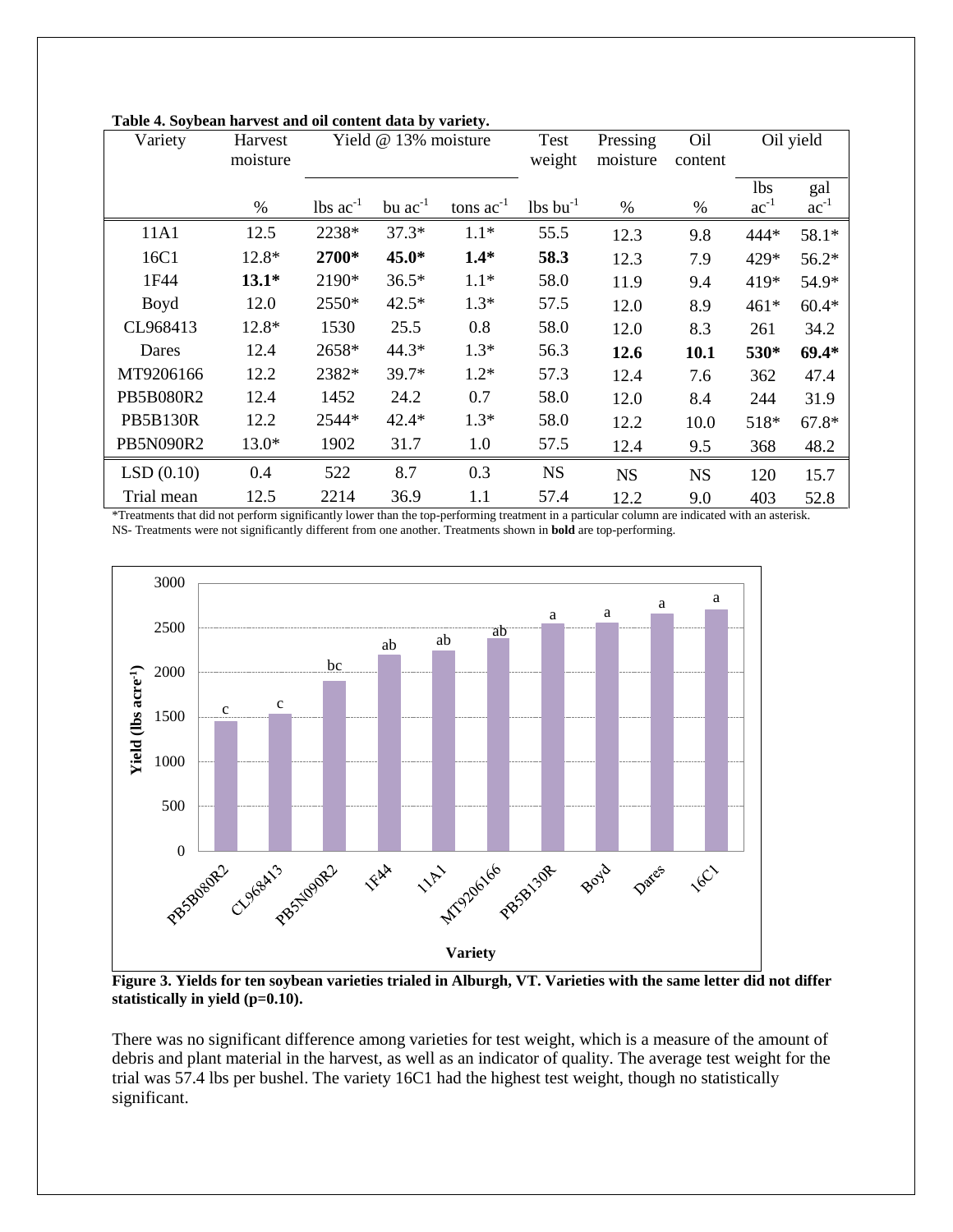At the time of pressing, the average moisture content of the stored soybeans was 12.2%, slightly lower than the average harvest moisture. Pressing moisture of the beans did not differ significantly by variety (Table 4). The oil content was not statistically significant by variety. However, total oil yield did differ statistically by variety, with the highest yield in the variety Dares (69.4 gal per acre). Five other varieties were statistically similar to this highest yield, including 'PB5B130R' (Mycogen), Boyd, 11A1, 16C1, and 1F44 (Figure 4). The lowest oil yield was in the variety 'PB5B080R2.'



**Figure 4. Oil yield by variety. The trialed soybean varieties with the same letter did not differ statistically in yield (p=0.10).**

# **DISCUSSION**

The average 2011 soybean yield was 2,214 lbs or 36.9 bushels per acre. Yields in previous years have been lower than this year's due to pest damage, including defoliation by turkeys and deer; this was not a problem in 2011. Yields differed significantly by variety, though the top-yielding variety, 16C1, did not yield significantly higher than six of the ten other varieties. 16C1 also had the highest test weight (58.3 lbs per bushel), though this was not statistically significant. High-quality soybeans general have a test weight of approximately 60 lbs per bushel.

Oil content was not significantly different by variety. The average oil content for this variety trial was 9.0%. Because of the significant variability among varieties in soybean yield, the oil yield did differ statistically by variety. The highest oil yield was in Dares (69.4 gallons per acre). It is important to note